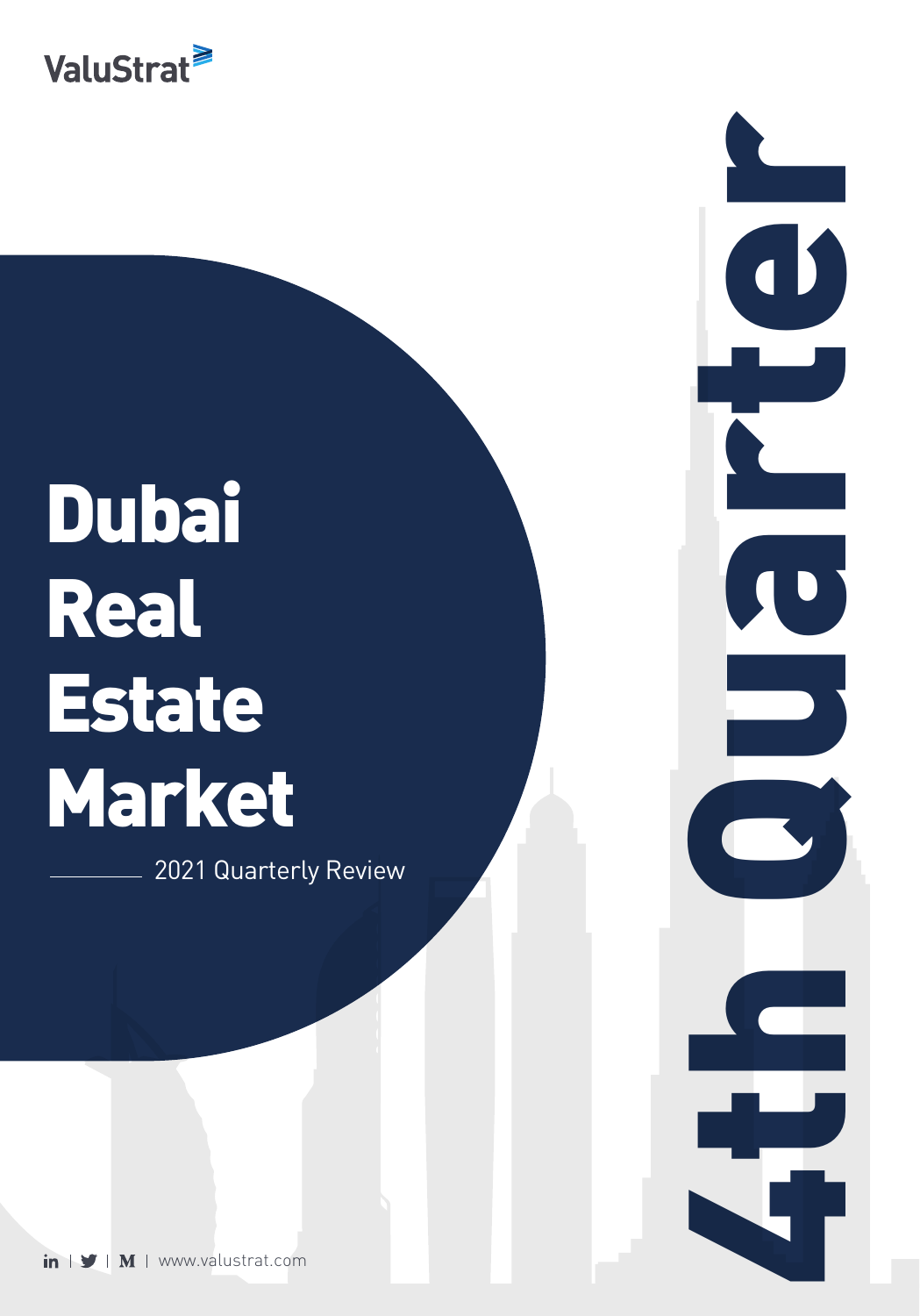

#### REAL ESTATE PERFORMANCE

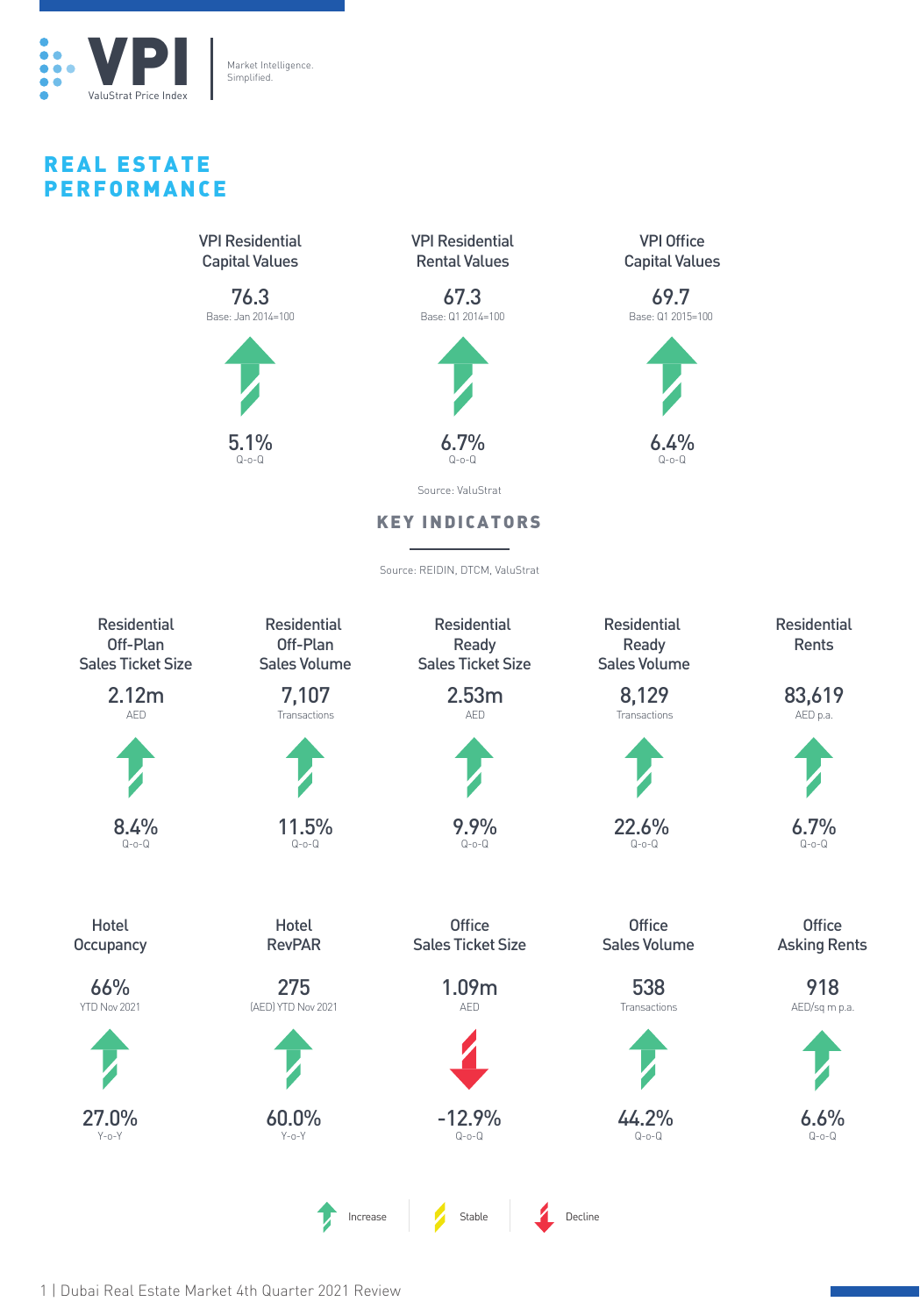

#### RESIDENTIAL

Exceeding previous forecasts, the valuation-based house price index VPI, expanded 16.6% annually to 76.3 points. However, on a quarterly basis it sustained a similar rate as seen during Q3 with an increase of 5.1%.

On the submarket level, villas and townhouses soared 31.6% YoY, 8.3% QoQ. Apartments improved just 6.9% YoY, 2.7% QoQ. Highest villa price gains were registered in Arabian Ranches (34.1%), Jumeirah Islands (33.9%), The Lakes (31.2%) and Palm Jumeirah villas (27.6%), the latter exceeding mid-2014 peak levels. Highest performing apartment areas in terms of capital gains

#### VPI - DUBAI RESIDENTIAL CAPITAL VALUES

21 Apartment and 13 Villa Locations [Base: Jan 2014=100]



Dubai office capital values increased 17.3% YoY and 6.4% QoQ. The VPI registered 69.7 points in Q4 2021, surpassing pre-pandemic times, but still 30.3% lower than 2015. Office space in Jumeirah Lake Towers and Dubai International Financial Centre (DIFC) recorded their highest annual price gains of 19.1% and 18.9% respectively. Due to high demand, capital values of grade A shell and core commercial space soared 26.9% when compared to the same period the previous year.

were Palm Jumeirah apartments (17.3%), Jumeirah Beach Residence (14.6%) and Burj Khalifa (8.7%).

Dubai residential rents witnessed the highest increases since 2014. The VPI for residential rental values grew 18.9% YoY, 6.7% QoQ, to reach 67.3 points, as compared to 100 points during the base year 2014. As expected, villas and townhouses lead the growth up 26.8% YoY, 6.3% QoQ. Apartments lagged with improvements of 14.3% YoY, 6.9% QoQ. Dubai's citywide residential net yields fell slightly to an average of 5.9%, apartments with 6.2% and villas at 3.7%.



21 Apartment and 13 Villa Locations [Base: Q1 2014=100]



OFFICE VPI - DUBAI OFFICE CAPITAL VALUES

5 Office Locations [Base: Q1 2015=100]



#### For more details, please visit <www.valustrat.com/vpi>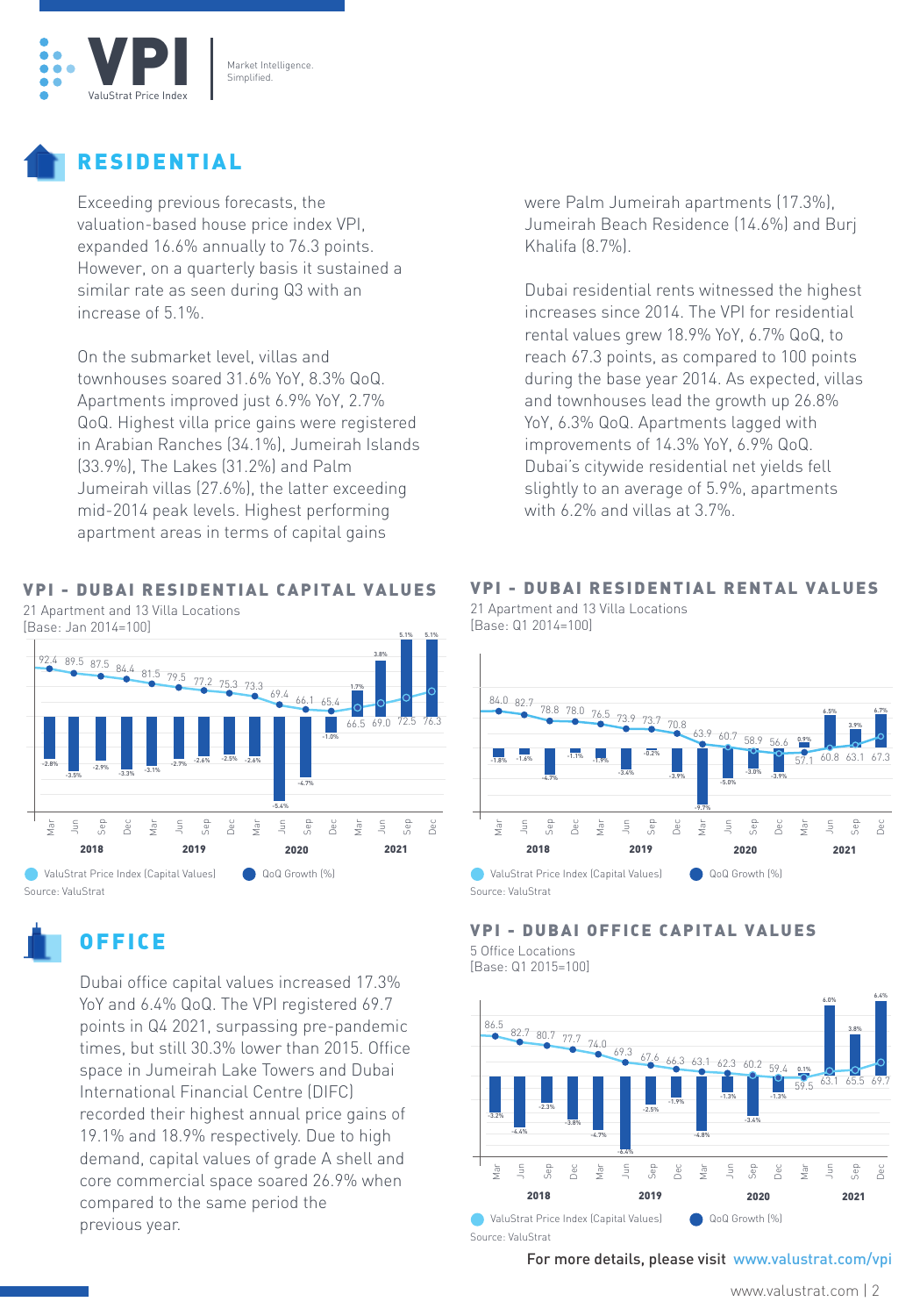#### MACRO-ECONOMIC SNAPSHOT

- Dubai government announced 2022 budget of AED 60 billion with primary allotments to social, health, educational and cultural services
- The government is expecting to generate 57% from non-tax revenues, 31% from tax revenues, 6% from government investments and another 6% from its oil-related activities for its public revenue breakdown
- Dubai government announced its 2022 economic forecast with an expected 4% expansion, primarily attributable to successful pandemic response and management
- S&P expects the city's economy to expand modestly by 3.5% this year, mainly due to high vaccination rate and investor-friendly reforms. However, they noted that subdued global travel and tourism could drag on the economy until late 2022
- The Dubai Financial Market (DFM) Index grew 14% stemming from recent reports of IPO plans for state-owned establishments including Emirates Group, Dubai Electric and Water Authority (DEWA), Empower, Salik and Tecom Group

#### CONSUMER PRICE INDEX VS. HOUSING INDEX

January 2018 – YTD



#### DUBAI POPULATION



Source: Dubai Statistics Centre

- Dubai crude oil (Fateh) stood at USD 79.8 per barrel, up 87.4% YoY as of November
- Dubai International Airport (DXB) handled 20.7 million passengers during YTD October, up 20% when compared to the same period last year
- Dubai's population stood at 3,478,300 with a 5-year average growth rate of 5.3%
- As of November, annual and monthly inflation rates increased less than 1%
- Housing and Other Utilities Expenses Index fell 6.73% YoY and saw less than a percent change compared to the previous month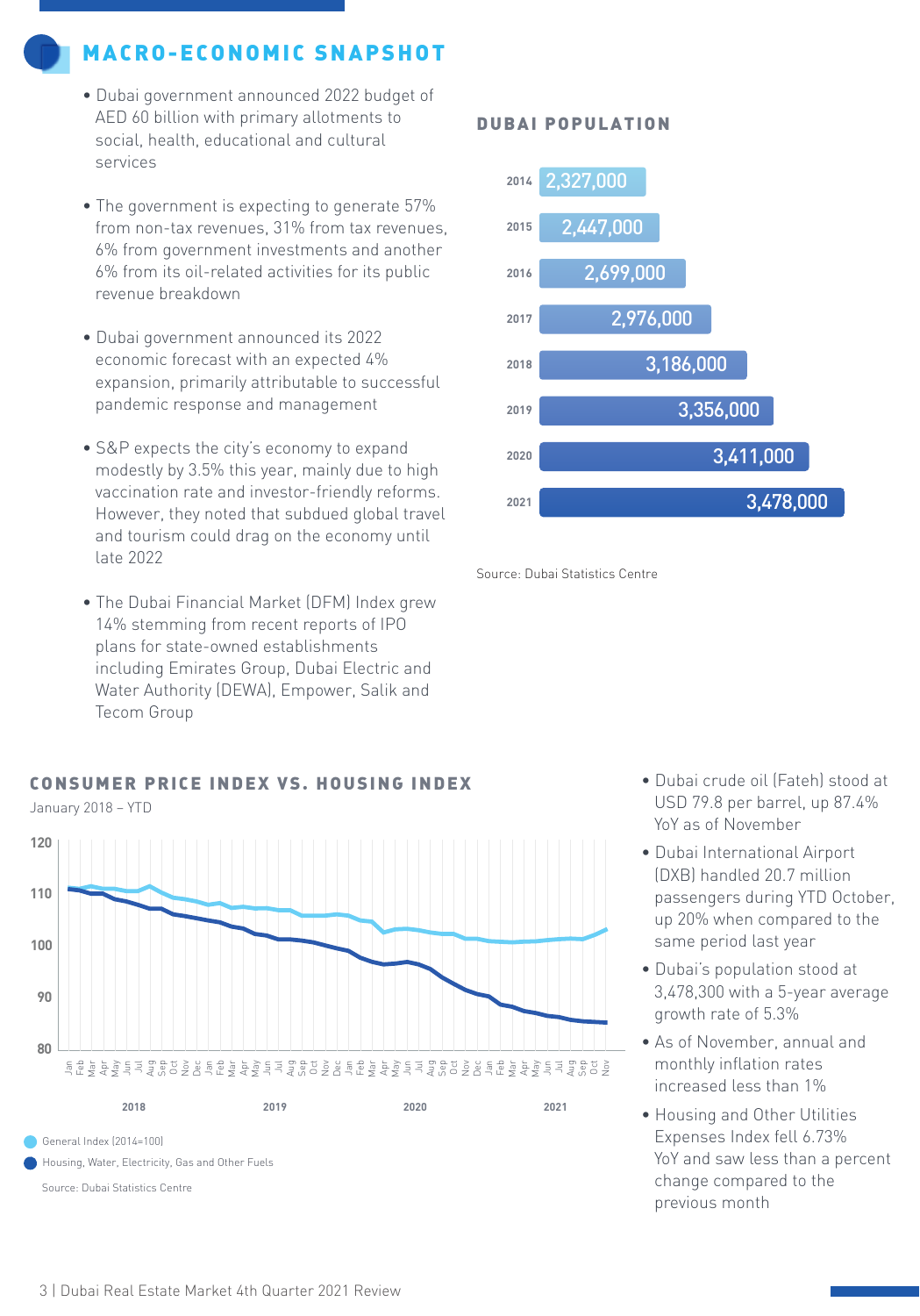#### RESIDENTIAL SUPPLY

- Total estimated completions as of the fourth quarter stood at 24,196 apartments and 5,767 villas, equivalent to 53% of preliminary estimates for this year
- Notable apartment completions were DAMAC Hills Bellavista (1,555 units), Sunrise Bay Emaar Beachfront (879 units), Hera Tower Dubai Sports City (529 units) and Creek Gate Dubai Creek Harbour (490 units). For villas, Villanova Amaranta 1 (565 units), Akoya Oxygen Zinnia (499 units) and Casa Via Serena 3 (494 units)
- For 2021, completed apartments were mostly in Dubailand with 26%, Jumeirah Village Circle took 17%, and 12% in Business Bay. More than 82% of villas finishing construction this year were in Dubailand specifically in Akoya Oxygen, Serena, Town Square and Villanova
- Key off-plan projects announced during Q4 included Waves Grande The Waterfront District Sobha Hartland (432 units), Skyz Tower Arjan (808 units), Riveria Beachfront (420 units), Prime Residency 3 Al Furjan (292 units) and Jebel Ali Village (274 units)

#### RESIDENTIAL SALES

- Q4 2021 recorded the highest residential quarterly transaction sales volume in history, 7,107 off-plan sales, up 112.3% YoY totalling AED 15 billion and 8,129 ready sales growing 55.2% YoY with a total value of AED 20.6 billion
- Demand for larger living space continued as average areas of homes purchased in 2021 increased to 191 sq m (2,056 sq ft), that's compared with 177 sq m (1,905 sq ft) in 2020, and 142 sq m (1,528) sq ft in 2019
- Ticket sizes of off-plan homes leaped 68.3% YoY to AED 2.1 million, ready-to-move-in properties grew 16.8% YoY to AED 2.5 million
- The citywide average transacted price during 2021 was AED 11,334 per sq m (1,053 per sq ft)

#### RESIDENTIAL SUPPLY





\* May be subject to significant downward adjustment Source: Dubai Statistics Centre, REIDIN, MEED Projects, ValuStrat

#### READY SALES VOLUMES



#### OFF-PLAN SALES VOLUMES





Source: REIDIN, ValuStrat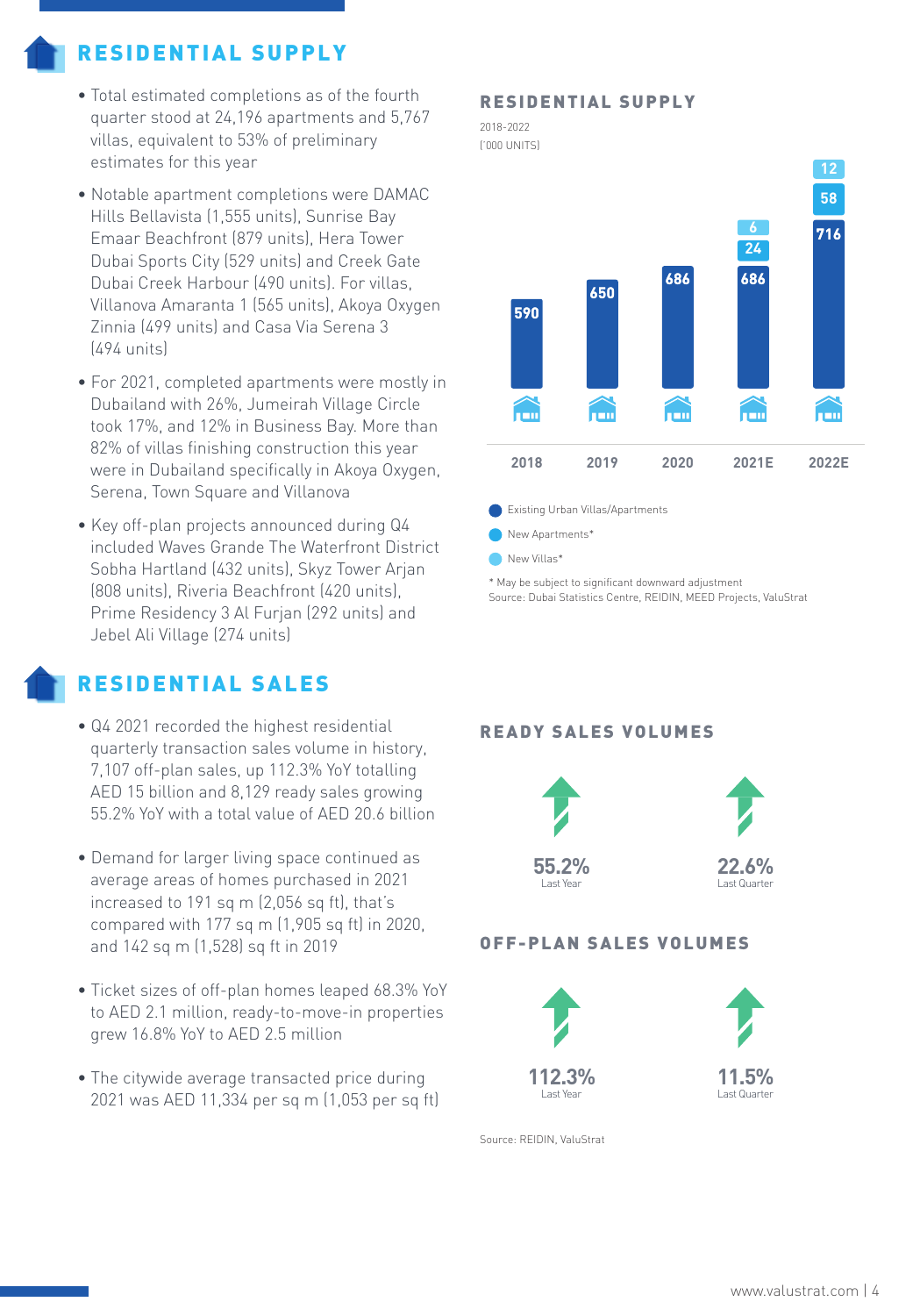#### RESIDENTIAL RENTS

- Overall citywide residential asking rents leaped 18.9% YoY, a record increase not seen since available data was first recorded
- On a quarterly basis, residential asking rents were up 6.7%, wrapping-up a four consecutive quarterly increase this year
- Compared to the same period last year, listed rents for apartments were up 14.3%, the highest annual increase ever recorded since 2014 while villas headlined with a double-digit growth of 26.8%
- Average annual rents for 2-bedroom villas stood at AED 117,000, 3-beds at AED 166,000, and 4-bedroom villas at AED 235,000
- The average rent per annum for a studio apartment was AED 38,000, 1-bed at AED 57,000, 2-beds at AED 81,000, and 3-bedroom apartments reached AED 126,000
- Residential occupancy in Dubai was estimated at 83% this quarter

#### OFFICE SUPPLY

- VISA inaugurated its 9,290 sq m (100,000 sq ft) GLA regional headquarters in Dubai Internet City
- Total completed projects this year stood at approximately 47,187 sq m (506,640 sq ft) GLA comprising of seven office developments
- Central Park Towers in DIFC launched a newly fitted floor of workspace for leasing with approximate unit measurements ranging between 96 sq m (1,030 sq ft) to 465 sq m (5,000 sq ft)

#### APARTMENT ASKING RENTS



#### VILLA ASKING RENTS





Source: REIDIN, ValuStrat

#### OFFICE SUPPLY

(Million sq m GLA) 2018-2022



Source: REIDIN, MEED Projects, ValuStrat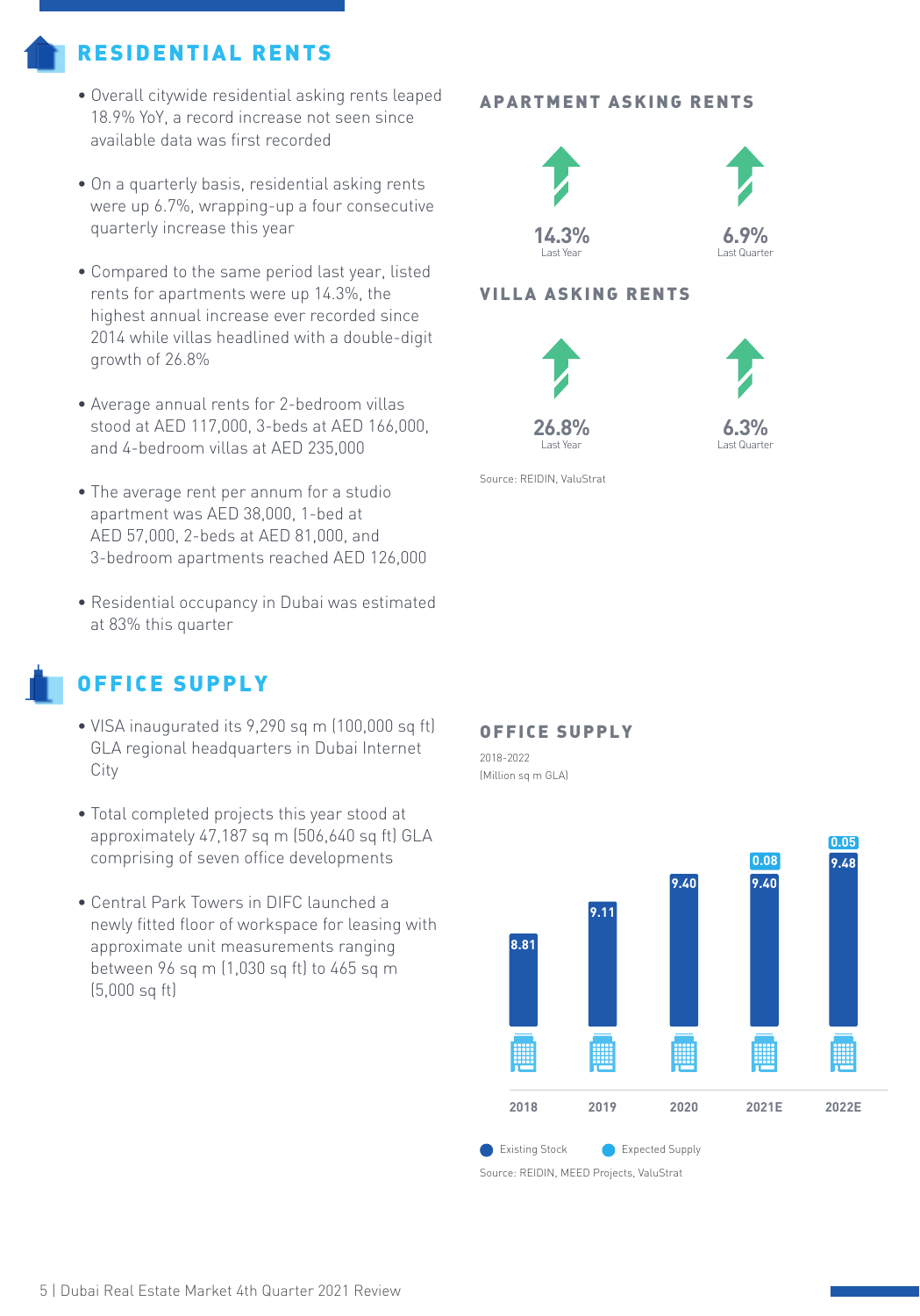#### OFFICE SALES

- Office sales transaction volumes during Q4 2021 were 8.6% higher when compared to the previous quarter and jumped 45.7% compared to last year
- The median transacted price stood at AED 7,718 per sq m (AED 717 per sq ft), increased 10.3% annually but was 4.8% lower than the previous quarter
- In terms of volume, Jumeirah Lake Towers (JLT) was the most popular choice for office sales with a share of approximately 48%, followed by Business Bay with 40% of overall transactions this quarter. As per the total value, 40% was in Business Bay while 33% came from JLT
- The average size of offices sold in Business Bay was 112 sq m (1,205 sq ft) and 105 sq m (1,132 sq ft) in Jumeirah Lake Towers
- 47,395 sq m (510,153 sq ft) of total Gross Leasable Area was sold during Q3, amounting to an estimated investment value of more than AED 442 million

#### OFFICE RENTS

- Median office asking rents saw sustained increases both yearly and quarterly after periods of decline, jumping 10.1% and 6.6%, respectively
- Asking office rents this quarter fully recovered from declines seen during the pandemic
- The citywide median asking rent for a typical office size stood at AED 918 per sq m (AED 85 per sq ft)
- Highest office rents were found in Dubai International Financial Centre (DIFC) at AED 1,832 per sq m (AED 170 per sq ft) for typically sized units between 93 – 186 sq m (1,000 – 2,000 sq ft)
- In Business Bay, median asking rents stood at AED 1,101 per sq m (AED 102 per sq ft) for typical office areas of less than 93 sq m (1,000 sq ft)
- Office occupancy in Dubai was estimated at 77.5%

#### OFFICE SALES VOLUME



#### OFFICE TRANSACTED PRICES





Source: REIDIN, ValuStrat

#### OFFICE MEDIAN ASKING RENTS





Source: REIDIN, ValuStrat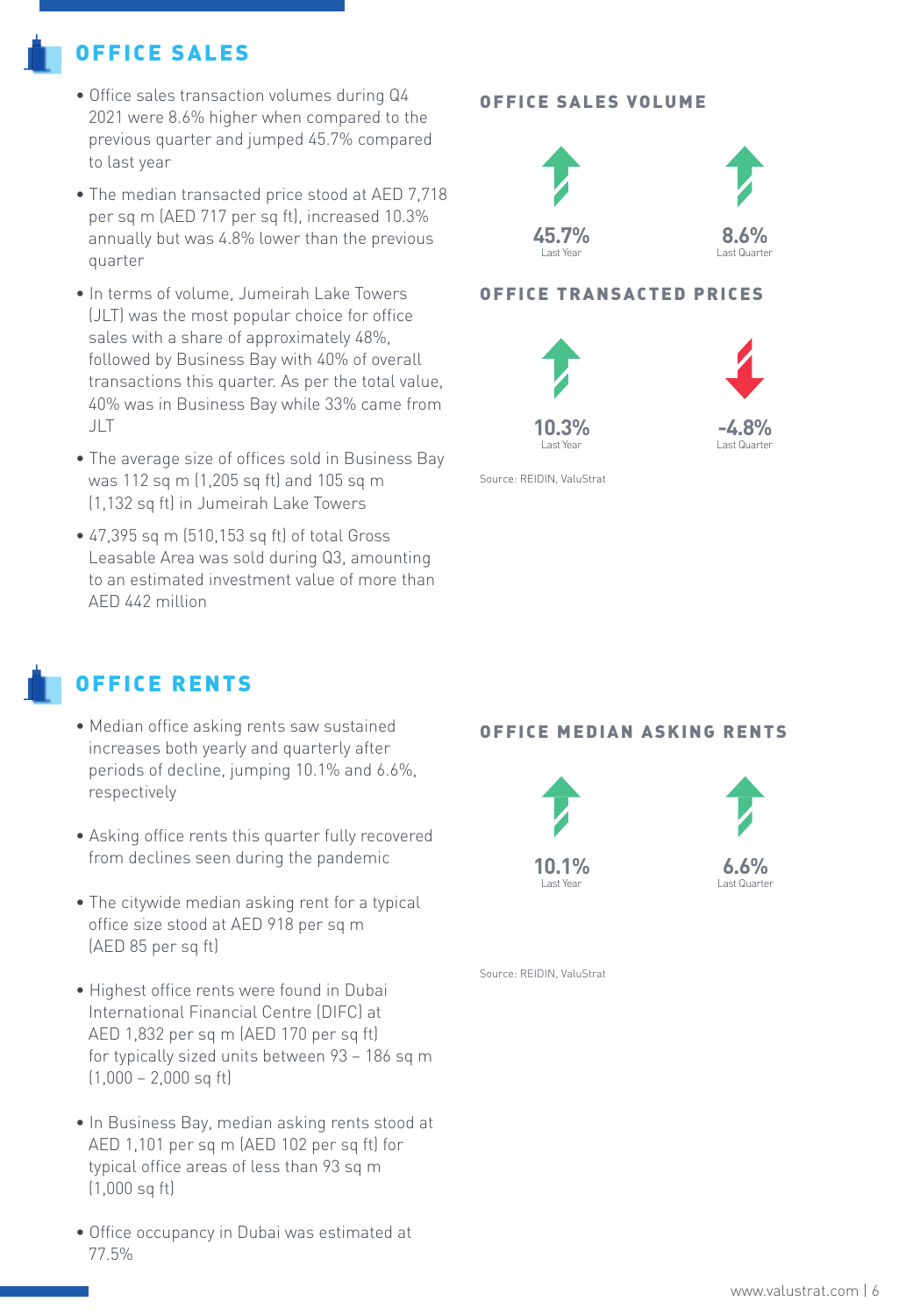#### RETAIL SUPPLY

- For this year, approximately 588,510 sq m (6.33 million sq ft) GLA of retail space was delivered, as per available data
- Andalusia Courtyard Mall in Majan area, Wadi Al Safa 3 was opened featuring 33 shops enclosed in an estimated 6,503.2 sq m (70,000 sq ft) GLA
- Mirdif Avenue Mall, a new neighbourhood shopping centre with approximately 13,949 sq m (150,146 sq ft) GLA finished construction
- Select Group announced a new waterfront mixed-use project Peninsula in Business Bay set to include a community mall with estimated 6,132 sq m (66,000 sq ft) GLA

#### MALLS AND SHOPPING CENTRES

('000 sq m GLA)



Source: REIDIN, ValuStrat

## RETAIL PERFORMANCE

- Emaar Malls footfall recovered 21% YoY to 68 million and occupancy remained stable at 91%, as of the first nine months of 2021
- The e-commerce subsidiary of Emaar Malls contributed 31% of total revenue, up 7.7% YoY for the same period
- Dubai Duty Free achieved AED 87 million during its anniversary sale, up 25% YoY when compared to the same period last year

#### NUMBER OF MALLS AND SHOPPING CENTRES

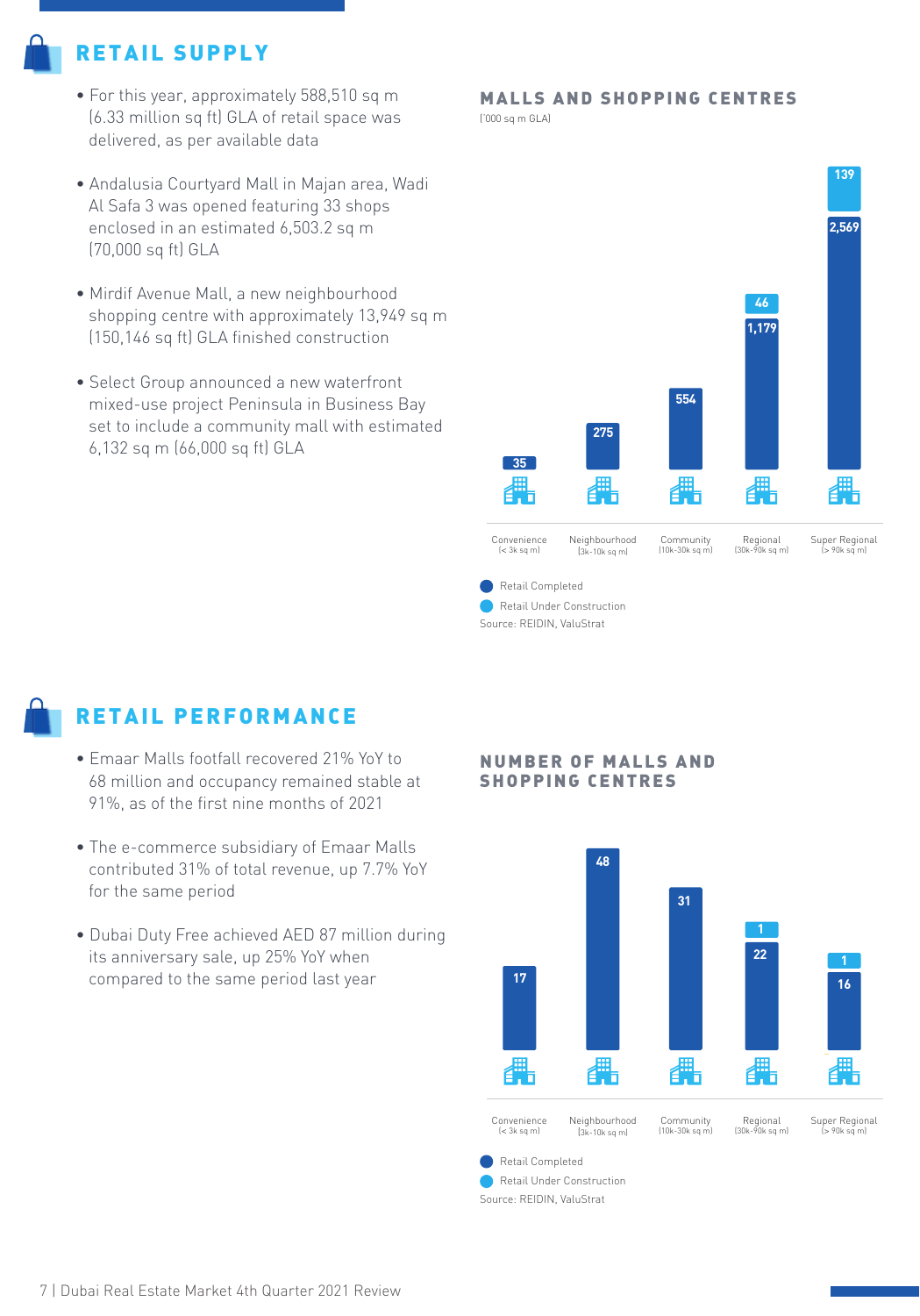#### HOTEL SUPPLY

- As of November, the city had a total of 110,853 hotel rooms and 25,177 hotel apartments, as per Department of Tourism and Commerce Marketing (DTCM)
- During the last three months, an estimated 3,565 hotel keys and hotel apartments were added to the hotel stock bringing the total deliveries this year to 13,312 keys
- 2,346 keys entered the hotel market during Q4 from the opening of nine hotels. Notable inaugurations were Th8 Palm Jumeirah (121 rooms), Centara Mirage Resort Deira Islands (607 keys), Dubai Edition Hotel Downtown (275 suites), 25hours Hotel One Central Trade Centre (434 rooms), Aloft and Element Dubai Airport (319 keys)
- Available data on new project announcements made during the quarter included W Hotel Mina Seyahi (318 suites), Kempinski Floating Palace (156 rooms) and Six Senses The Palm Jumeirah (60 keys)

#### HOTEL PERFORMANCE

- Total international guests stood at 6.02 million for YTD November. The citywide average occupancy reached 66%, up 27% YoY when compared to normal circumstances and grew nearly 47% YoY set against COVID-19 adjusted performance, as per DTCM
- The Average Daily Rate (ADR) was at AED 418, jumped 27.1% YoY and Revenue per Available Room (RevPAR) leaped 60% YoY to AED 275
- Dubai's top three source markets were tourists from Western Europe (21%), South Asia (18%), and Russia, CIS, and Eastern Europe combined (16%)
- According to short-term and holiday home operators, 22021 witnessed solid growth and recovery in the segment with occupancy recorded upwards of 70% and expected to peak at 95% in the coming months. Currently, Dubai has over 10,000 active listings
- As of 20th December, EXPO 2020 registered more than 7 million ticketed visitors and virtual audience reached 31.6 million since opening day
- Two new attractions, Ain Dubai and Madame Tussauds Dubai officially started accepting visitors

#### HOTEL ROOM SUPPLY

```
2018 -2022
```
('000 KEYS)



New Supply

Source: DTCM, MEED Projects, ValuStrat

#### SOURCE OF DUBAI VISITORS BY REGION

YTD November 2021

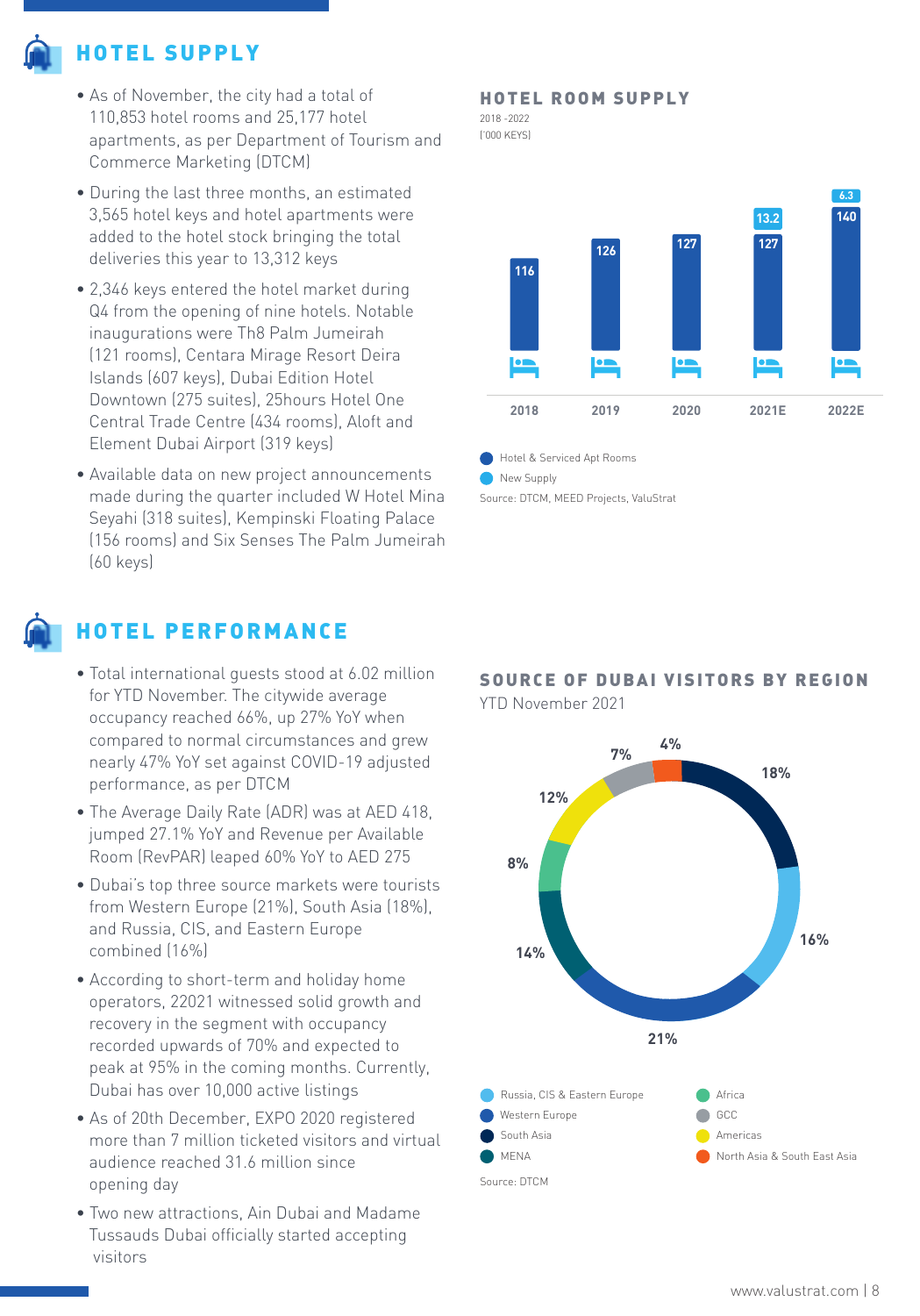#### INDUSTRIAL INVESTMENT / SUPPLY

- Dubai Autodrome launched Business Park phase 2, which includes seven warehousing units each measuring 450 sq m (4,843 sq ft)
- Dubai Industrial City announced to build a state-of-the-art food manufacturing and distribution facility spreading across an area of 88,257 sq m (949,990 sq ft) equivalent to AED 735 million investment, along with three factories covering an area of 22,000 sq m (236,806 sq ft) worth AED 100 million
- A 92,903 sq m (1 million sq ft) facility in Jebel Ali was rented by a used-car sales firm for a contract value of more than AED 40 million
- The net project value of projects completed this year is estimated at AED 1.2 billion from 14 developments



#### INDUSTRIAL PRICES

Source: ValuStrat

- Jebel Ali Freezone, Dubai Industrial Park, Al Qusais and Ras Al Khor witnessed asking price increase at the low-end, ranging from 8.3% up to 25%. Other locations remained stable.
- Cold storage facilities and modern high standard built industrial properties commanded higher rates

INDUSTRIAL RENTAL RATES

• Asking rental rates at the low-end in some locations saw quarterly declines ranging between 6% to 16% and at the high-end in two locations saw increases of about 5% to 19%. Quoted asking rents generally ranged between AED 161 per sq m to AED 646 per sq m (AED 15 to 60 per sq ft) depending on factors related location, size, condition, lease terms, and building age



Source: ValuStrat

# INDUSTRIAL PERFORMANCE

9 | Dubai Real Estate Market 4th Quarter 2021 Review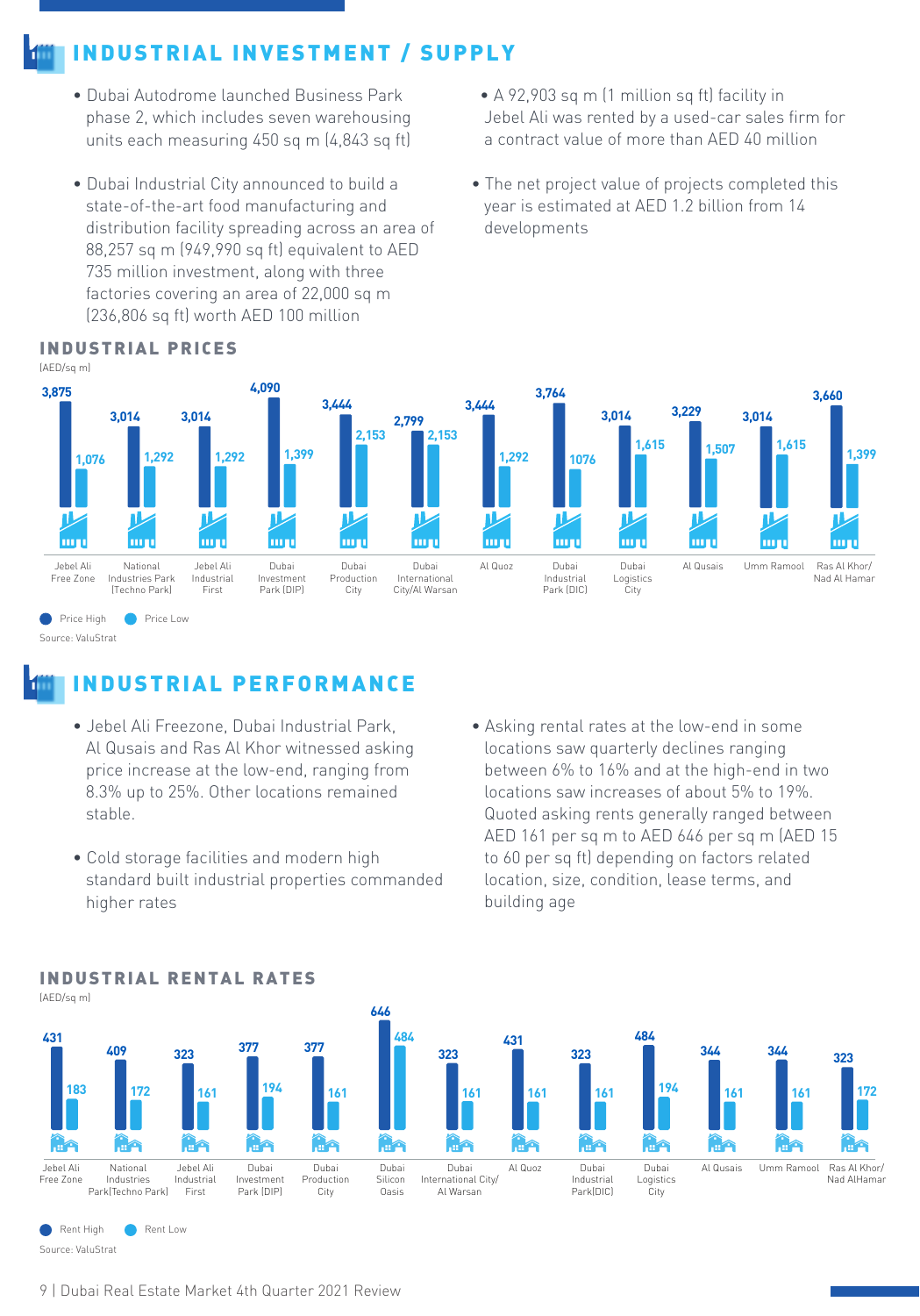



**23rd December 2021**

#### Haider Tuaima talks about Dubai's Real Estate Market performance during 2021

Haider Tuaima, Head of Real Estate Research talks about Dubai's Real Estate Market performance during 2021 and expectations for 2022.



**7th November 2021**

#### Dh7.5m Emirates Hills villa becomes Dubai's most expensive rental

The average villa landlord asked for 14.1 per cent more in rent in Q3 2021 than they did in the same period in 2020, while the average apartment rent rose by only 2.6 per cent, according to leading real estate consultancy ValuStrat.



**28th December 2021**

#### Rents are still low in Dubai..for these reasons

Haider Tuaima said in an interview with Al-Arabiya, that the offices witnessed a sharp decline in rents during 2020, but they compensated for this decline in 2021, and the rent price per square meter is currently at 918 dirhams, compared to 800 dirhams per square meter during the pandemic.



**4th November 2021**

#### RICS Tech Partner discussion with ValuStrat — AVM

Declan King, Saadain Lari, and Haider Tuaima from ValuStrat spoke to Andrew Knight discussing Automated Valuation Models (AVMs) and their experience of markets in the Middle East and the UK.

## **Khalcej Times**

**21st October 2021**

#### Expo 2020's impact on Dubai property to be evident in Q4 2021 onwards

2021 looks likely to be the best year in a decade in terms of residential investments, as September transactional volumes already exceeded all annual totals since 2010, said leading real estate consultancy and advisory firm ValuStrat. It said residential capital values saw gains of nearly 10 per cent annually to reach 72.5 points in the third quarter of 2021 as compared to 100 points in January 2014.

MI IRASLIER

**8th October 2021**

#### 20% increase in villa prices in Dubai

Recent data issued by the leading real estate consultancy ValuStrat showed that villas led the rise in residential real estate prices in Dubai during September 2021; As their prices increased by about 20% compared to the prices of villas in the emirate during September 2020.